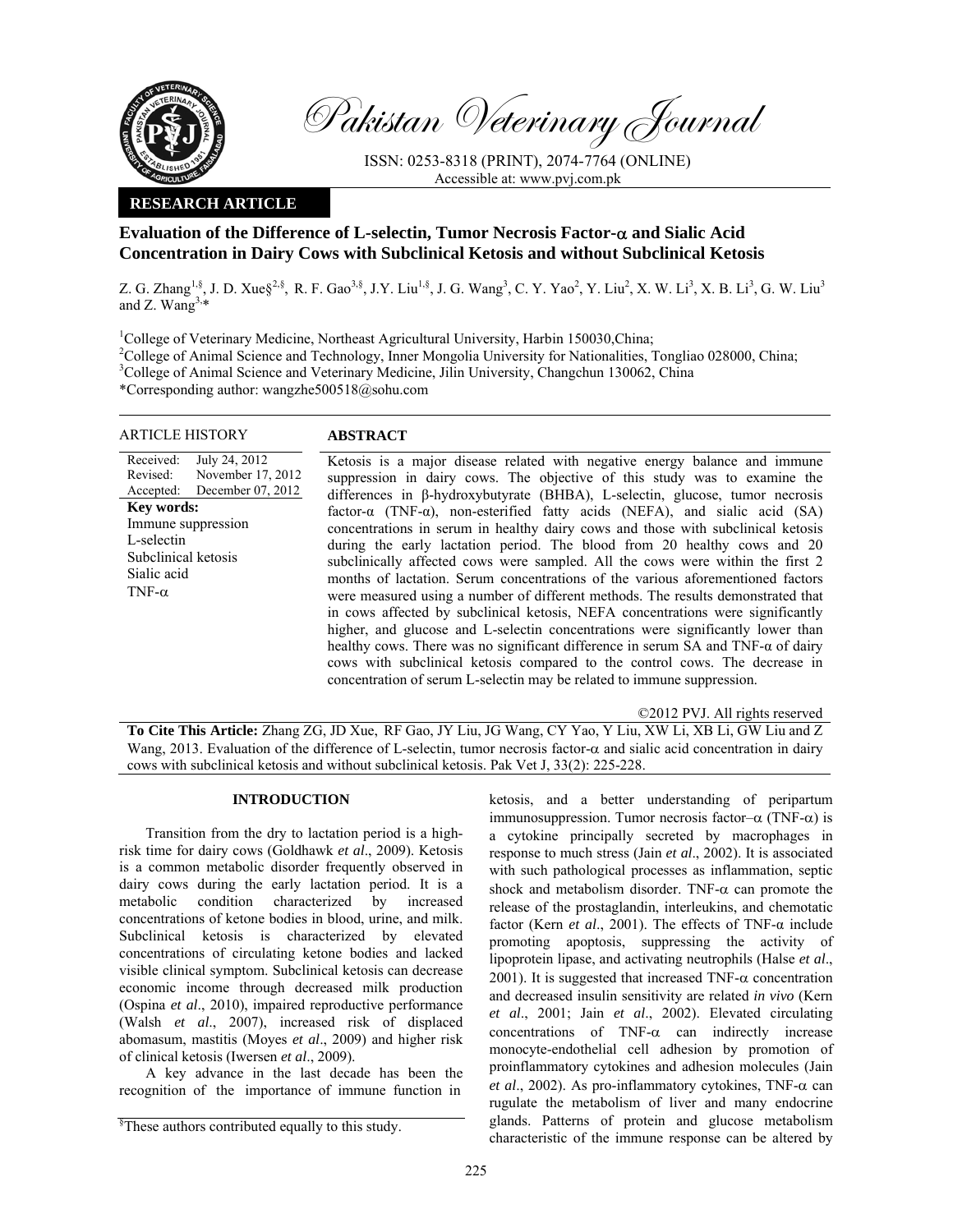cytokines and changes in blood hormone concentrations of the body (Dinarello and Grunfeld, 1992).

Sialic acid (SA) is an important immunology index. High serum SA concentration can increase the risk of type 2 diabetes (Nayak and Bhaktha, 2005), *Clostridium botulinum* nosotoxicosis (Yoneyama *et al*., 2008) and lameness (Seyrek *et al*., 2008). To date, no data has been published about the possible association between serum SA concentration and subclinical ketosis.

L-selectin belongs to the selectin family of proteins, and is a cell adhesion molecule which exists on leukocytes. L-selectin becomes free after shedding from cell surface (Redwine *et al*., 2003). It is involved in stretching, signal transduction and activation of the cell, and is the molecular basis of many physiological and pathological processes such as inflammation, immune response and wound healing (Nicholson, 2003).

Ketosis during the transition period, which is characterized by increased concentrations of circulating βhydroxybutyrate (BHBA) and decreased concentration of glucose, contributes to the suppression of immune system function (Moyes *et al*., 2009). Immune cell functions such as neutrophil chemotaxis (Suriyasathaporn *et al*., 2000), respiratory burst (Hoeben *et al*., 1997), and lymphocyte proliferation (Franklin *et al*., 1991) were impaired when culture media were added with various concentrations of BHBA *in vitro* (Moyes *et al*., 2009). Ketosis can cause suppressed immune function and energy metabolic disorder, so it may provide novel interactions between infectious and metabolic disorders of cows during the transition period. Reduced immunoresponsiveness during ketosis in ewes and cows has been previously reported (Franklin *et al*., 1991; Lacetera *et al*., 2002).

To further determine the interactions between the immune system and metabolism of dairy cows affected with subclinical ketosis, difference of serum TNF-α, SA and L-selectin concentrations were assessed in postpartum dairy cows affected with subclinical ketosis.

#### **MATERIALS AND METHODS**

Twenty healthy and 20 affected by subclinical ketosis Holstein dairy cows, within the first two months of lactation were used in this study. Approximate milk production was 23-28 kg/d per cow. The cows were fed the same mixed ration feed in compliance with the nutrition requirements of dairy cows at the early postpartum period. All the cows had no disease with visible clinical symptom. The experimental procedure was approved by the Academic Committee of Jilin University, China.

 Cows having serum BHBA concentrations greater than 1,200 mM were diagnosed with subclinical ketosis (Duffield, 2000; Geishauser *et al*., 2000; Zhang *et al*., 2012a). Blood samples were collected in the morning before feeding. The blood was obtained by jugular venipuncture using evacuated tubes without anticoagulant. The blood was centrifuged at  $4,000 \times g$  for 15 min, serum was separated and stored at -70°C. Samples exhibiting visual hemolysis were removed from the analysis.

BHBA and glucose level were measured with corresponding test kit (Randox Clinical Diagnostic Company, UK) and these tests were finished in a Hitachi 7170 auto-analyzer (Hitachi, Japan). Non-esterified fatty acids (NEFA) and SA were detected with corresponding test kit (Nanjing Jian Cheng Institute of Bioengineering, China) (Nayak and Bhaktha, 2005). These detections were finished in a T60 UV-VIS spectrophotometer (Beijing Purkinje, China). TNF- $\alpha$  and L-selectin were measured using correponding ELISA kit (Adlitteram Diagnostic Laboratories, San Diego, CA, USA). TNF-α and Lselectin tests were performed in a Power Wave XS Universal Microplate Spectrophotometer (BIO-TEK Instruments. Inc., USA).

The SPSS18.0 software (SPSS Inc., Chicago, USA) was used for the statistical analysis of the results. The data were expressed as means  $\pm$  standard deviation. Gaussian distribution was tested by Kolmogorov-Smirnov test. Student's *t*-test was used for comparison of means, and P<0.05 was referred to as statistical significance.

### **RESULTS**

The results showed that serum glucose concentration in cows suffering subclinical ketosis was significantly lower (P<0.01) than control cows. NEFA and BHBA concentrations in cows with subclinical ketosis were significantly higher  $(P<0.01)$  than control cows (Table 1). There were no visible differences in the TNF- $\alpha$  and SA concentrations between two groups of cows (P>0.05). The serum concentration of L-selectin in cows with subclinical ketosis was significantly decreased (P<0.01) compared to the healthy cows (Table 1).

**Table 1:** Serum BHBA, glucose concentration, NEFA, TNF-α, Lselectin and SA concentration (means±SD) in healthy cows and those affected by subclinical ketosis (means±SD)

| Components            | Healthy cows    | <b>Effected cows</b> | р      |
|-----------------------|-----------------|----------------------|--------|
|                       | $(n=20)$        | $(n=20)$             |        |
| BHBA (mM)             | $0.32 \pm 0.33$ | $2.21 \pm 0.11$      | < 0.01 |
| Glucose (mM)          | $4.15 \pm 0.35$ | $3.37 \pm 0.17$      | < 0.01 |
| NEFA (mM)             | $3.29 \pm 0.11$ | $7.80 \pm 0.42$      | < 0.01 |
| TNF- $\alpha$ (pg/mL) | 39.94±1.98      | 38.88±1.73           | < 0.28 |
| L-selectin (ng/mL)    | 66.37±0.76      | $45.36 \pm 1.12$     | < 0.02 |
| SA (mM)               | $2.25 \pm 0.24$ | $2.10 \pm 0.64$      | < 0.17 |

#### **DISCUSSION**

Subclinical ketosis is a major disease associated with negative energy balance. Increased energy requirements due to lactation and/or fetal development, and decreased energy intake because of depressed appetite in dairy cows during perinatal period. This transition results in decreased blood glucose level and body fat mobilization (Zhang *et al*., 2012b). Therefore, serum NEFA and BHBA concentrations are subsequently increased resulting in subclinical ketosis (Goldhawk *et al*., 2009; Ospina *et al*., 2010). BHBA detection in blood has been used as an index to distinguish between cows with and without subclinical ketosis (Zhang *et al*., 2011). Blood NEFA concentrations are valuable in evaluating the periparturient energy level of dairy cows (Duffield *et al*., 2009; Roche *et al*., 2009). Elevations in NEFA and BHBA reflect the degree of negative energy balance in dairy cows with subclinical ketosis.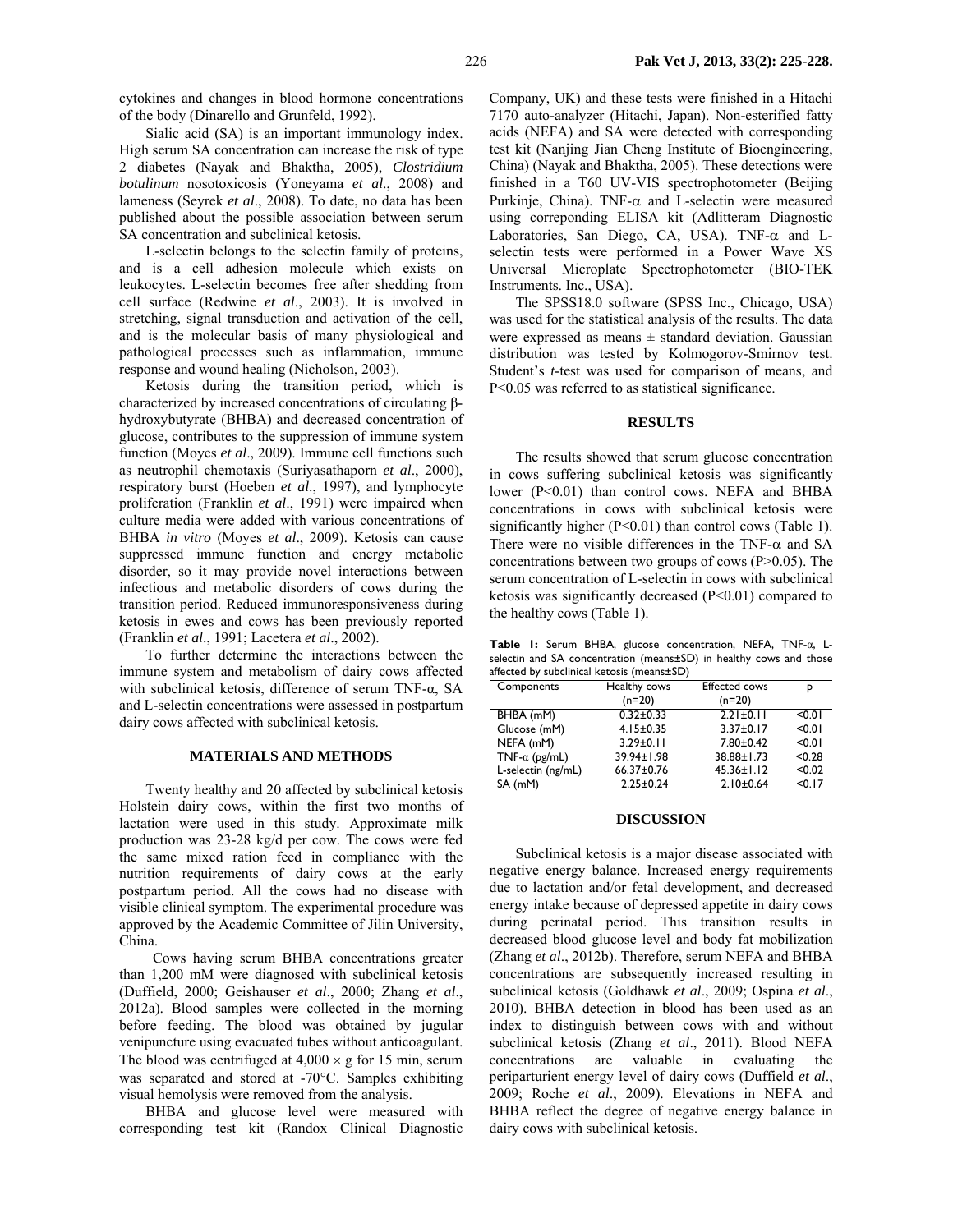In recent years, much attention has been given to the relationship between inflammation and metabolic diseases of dairy cows. Inflammation is proposed as a missing relation in the pathology of metabolic diseases of transition cows (Bertoni *et al*., 2008; Katok and Yanar, 2012). During the transition period, the metabolic effects of acute systemic inflammation such as breakdown of liver glycogen, adipose mobilization, and liver triglyceride storage can take place in cows (Bertoni *et al*., 2008). Higher ketones can impaire immunocompetence of cows during early lactation (Suriyasathaporn *et al*., 2000). Cytokines in blood can affect the metabolism of liver and endocrine glands. The immune response of host can be affected by the energy and protein metabolism, which are regulated by the levels of cytokines and circulating hormone. In addition, cytokines can promote the breakdown of fat through direct promotion of lipolysis, decreased insulin sensitivity and feed intake (Kushibiki *et al*., 2003). These conditions are related with ketosis in dairy cows (Ingvartsen, 2006).

TNF- $\alpha$  can decrease liver glucose production and promotes triglyceride storage when mobilized NEFA enter the liver (García-Ruiz *et al*., 2006). Cytokines on liver metabolism may take an important effect in promoting metabolic disorders in cows with infectious disorders or high body condition score (Bertoni *et al*., 2008). Blood TNF- $\alpha$  concentrations in high body condition score were elevated. Hyperketonemia can promote the secretion of TNF-α in a monocyte cell culture model and in type 1 diabetic patients *in vivo* (Jain *et al*., 2002). There were no significant differences between TNF- $\alpha$  production in cows with subclinical ketosis and healthy cows.

Serum SA, an acetylated derivative of neuroaminic acid, has been refered as a marker of inflammatory diseases and the acute phase response (Erdogan *et al*., 2008). SA is abundantly present in all biological membranes, and is released from cell membranes when cells are damaged. SA concentrations in dairy cows were not increased in this study, revealing that liberation of SA from cell membranes into circulation did not increase in dairy cows with subclinical ketosis.

Lymphocytes play a central role in the immune response. L-selectin is mainly expressed by lymphocytes, neutrophilic leukocyte and monocyte, and plays a biological role by mediating leukocyte adhesion to endothelial cells. Sato *et al*. (1995) reported that increased serum concentrations of acetoacetate and BHBA in ketosis-affected cows suppressed lymphocyte blastogenesis *in vitro*. The mitogenic response of the lymphocytes from cows with ketosis was significantly suppressed, and the suppression persisted for 2 weeks. This suggested that suppressed functions of lymphocytes were related with the increased susceptibility of cows to infections during ketosis. Reduced immunoresponsiveness during ketosis of ewes is likely to be associated with an increase in plasma concentration of NEFA, not with an increase in plasma concentration of BHBA (Lacetera *et al*., 2002). Therefore, decreased blood level of free Lselectin in dairy cows with subclinical ketosis may be related to increase in serum concentrations of ketones

and/or NEFA. High concentrations of BHBA and NEFA may decrease the production of L-selectin by lymphocytes, and then decrease the recruitment of lymphocytes and rolling velocity of leukocytes. This may decrease the releasing of free L-selectin from surface of leukocytes.

**Conclusion:** The decrease in serum concentration of Lselectin may be related to immune suppression in dairy cows with subclinical ketosis. Further studies involving *in vitro* lymphocytes culture need to be conducted in order to elucidate the role of ketone bodies and NEFA on the secretion of L-selectin and the production of free Lselectin.

**Acknowledgment:** This study was supported by the Scientific Research Foundation for Young Innovation Talents of Harbin City (RC2012QN002032), the Science and Technology Research Program of Department of Education of Heilongjiang Province (12511030), Special Foundation of China Postdoctoral Science Foundation (2012T50302), and the National Science Foundation Committee of China (31101868).

#### **REFERENCES**

- Bertoni G, E Trevisi, X Han and M Bionaz, 2008. Effects of inflammatory conditions on liver activity in puerperium period and consequences for performance in dairy cows. J Dairy Sci, 91: 3300-3310.
- Dinarello A and C Grunfeld, 1992. Differential effects of interleukin-1 and tumor necrosis factor on ketogenesis. Am J Physiol-Endoc M, 263: E301-E309.
- Duffield T, 2000. Subclinical ketosis in lactating dairy cattle. Vet Clin N Am-Food A, 16: 231-253.
- Duffield TF, KD Lissemore, BW McBride and KE Leslie, 2009. Impact of hyperketonemia in early lactation dairy cows on health and production. J Dairy Sci, 92: 571-580.
- Erdogan HM, M Karapehlivan, M Citil, O Atakisi, E Uzlu and A Unver, 2008. Serum sialic acid and oxidative stress parameters changes in cattle with leptospirosis. Vet Res Commun, 32: 333-339.
- Franklin ST, JW Young and BJ Nonnecke, 1991. Effects of ketones, acetate, butyrate, and glucose on bovine lymphocyte proliferation. J Dairy Sci, 74: 2507-2514.
- García-Ruiz I, C Rodríguez-Juan, T Díaz-Sanjuan, P del Hoyo, F Colina, T Muñoz-Yagüe and JA Solís-Herruzo, 2006. Uric acid and anti-TNF antibody improve mitochondrial dysfunction in ob/ob mice. Hepatology, 44: 581-591.
- Geishauser T, K Leslie, J Tenhag and A Bashiri, 2000. Evaluation of eight cow-side ketone tests in milk for detection of subclinical ketosis in dairy cows. J Dairy Sci, 83: 296-299.
- Goldhawk C, N Chapinal, DM Veira, DM Weary and MAG von Keyserlingk, 2009. Prepartum feeding behavior is an early indicator of subclinical ketosis. J Dairy Sci, 92: 4971-4977.
- Halse R, SL Pearson, JG McCormack, SJ Yeaman and R Taylor, 2001. Effects of tumor necrosis factor- $\alpha$  on insulin action in cultured human muscle cells. Diabetes, 50: 1102-1109.
- Hoeben D, R Heyneman and C Burvenich, 1997. Elevated levels of betahydroxybutyric acid in periparturient cows and in vitro effect on respiratory burst activity of bovine neutrophils. Vet Immun Immunop, 58: 165-170.
- Ingvartsen KL, 2006. Feeding- and management-related diseases in the transition cow: Physiological adaptations around calving and strategies to reduce feeding-related diseases. Anim Feed Sci Tech, 126: 175-213.
- Iwersen M, U Falkenberg, R Voigtsberger, D Forderung and W Heuwieser**,** 2009. Evaluation of an electronic cowside test to detect subclinical ketosis in dairy cows. J Dairy Sci, 92: 2618-2624.
- Jain SK, K Kannan, G Lim, R McVie and JA Bocchini Jr, 2002. Hyperketonemia increases tumor necrosis factor-α secretion in cultured U937 monocytes and type 1 diabetic patients and is apparently mediated by oxidative stress and cAMP deficiency. Diabetes, 51: 2287-2293.